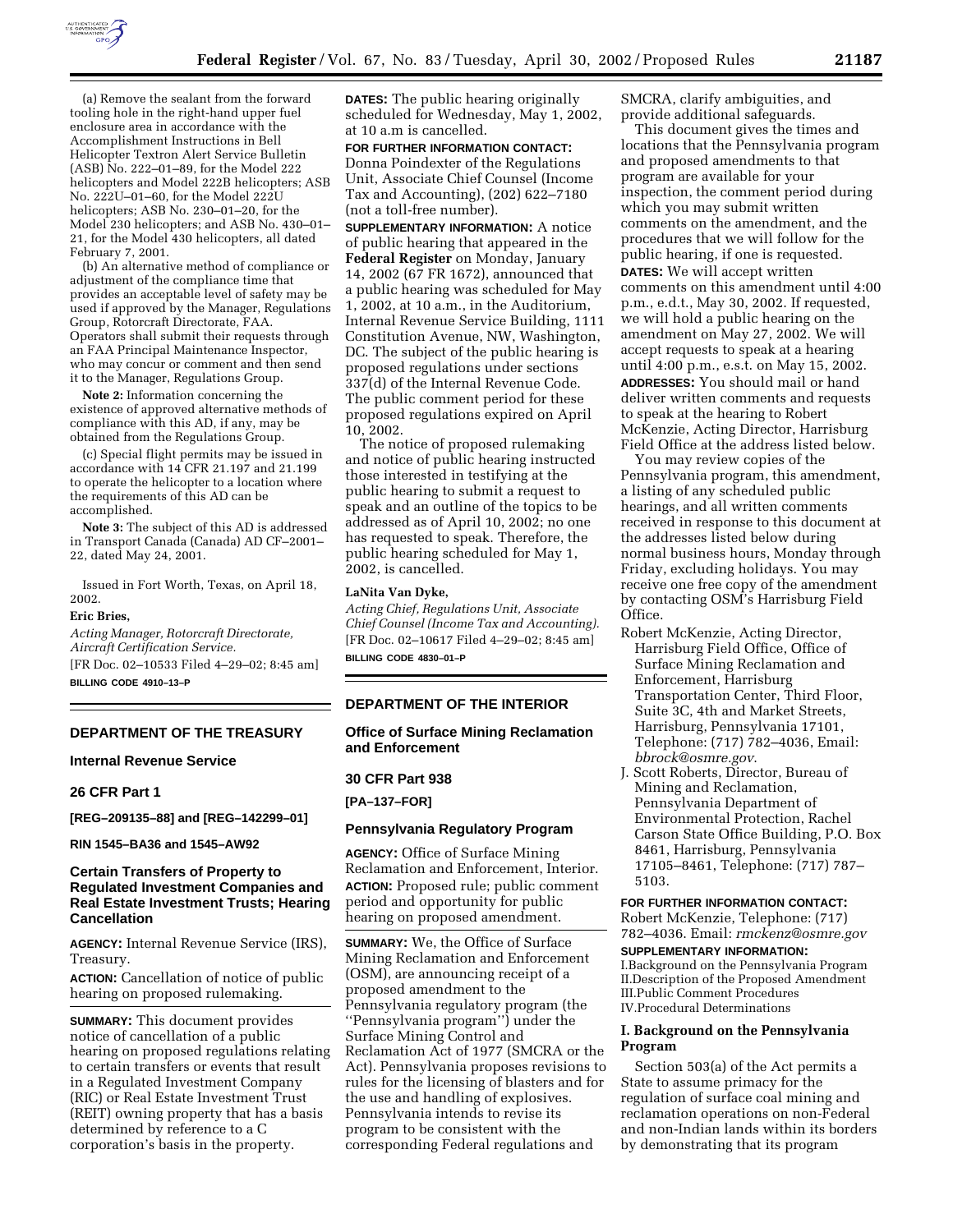includes, among other things, ''a State law which provides for the regulation of surface coal mining and reclamation operations in accordance with the requirements of the Act\* \* \*; and rules and regulations consistent with regulations issued by the Secretary pursuant to the Act.'' *See* 30 U.S.C.  $1253(a)(1)$  and  $(7)$ . On the basis of these criteria, the Secretary of the Interior conditionally approved the Pennsylvania program on July 30, 1982. You can find background information on the Pennsylvania program, including the Secretary's findings, the disposition of comments, and conditions of approval of the Pennsylvania program in the July 30, 1982, **Federal Register** (47 FR 33050). You can also find later actions concerning Pennsylvania program and program amendments at 30 CFR 938.11, 938.12, 938.15 and 938.16.

### **II. Description of the Proposed Amendment**

By letter dated March 1, 2002, Pennsylvania sent us a proposed amendment to its program (administrative record No. PA 878.02) under SMCRA (30 U.S.C. 1201 et seq.). Pennsylvania sent the amendment to include the changes made at its own initiative. The full text of the program amendment is available for you to read at the locations listed above under **ADDRESSES.**

The provisions of State rules that Pennsylvania proposes to revise and/or add are:

## *Title 25, Part I, Subpart D, Article IV, Chapter 210, Blasters' License*

*Sections 210.1–210.6 are reserved.* These sections have either been eliminated or their content moved to other sections.

*Section 210.11, Definitions.* This is a new section that contains definitions of the terms, ''Blaster,'' ''Blaster learner,'' ''Blaster's license,'' ''Demolition and demolition blasting,'' and ''Person.'' The definition of ''blaster learner,'' was formerly at section 210.6.

*Section 210.13, General.* This section consolidates requirements for possessing and exhibiting a blaster's license that were formerly found in sections 210.5(a), 210.2(e), and 210.4.

*Section 210.14, Eligibility requirements.* This section provides the requirements a person must possess to be eligible for a blaster's license. It also provides circumstances under which Pennsylvania will not issue or renew a license. This section consolidates requirements formerly found under sections 210.2(a), 210.2(d), and 210.3(a).

*Section 210.15, License application.* This section describes the forms for the

license application and the specific information to be supplied with the application. This section consolidates information formerly found in sections 210.1(d) and 210.1(e).

*Section 210.16, Examinations.* This section provides that Pennsylvania will conduct examinations for specific types of blasting, and also provides information concerning the application fee. This section consolidates information formerly found in sections 210.1(a), 210.1(b), and 210.2(g).

*Section 210.17, Issuance and renewal of licenses.* This section provides the circumstances under which a blaster's license is issued, when a blaster's license may be amended, the duration of the license, circumstances under which a license may be renewed, and information regarding a demolition blaster's license. This section consolidates information formerly found in sections 210.2(b), 210.2(c), 210.2(d), and 210.3(a). Section 210.17(d) is a new section that adds a continuing education requirement to renew a blaster's license. Section 210.17(g) is also a new requirement that provides for obtaining a demolition blasting license. In section 210.17(e) the term of the blaster's license has been changed from one year to three years and the fee for a license renewal changed from \$3.50 to \$30.00.

*Section 210.18, Recognition of out-of-State blaster's license.* This is a new section that provides the conditions under which Pennsylvania may license a blaster holding a license from another State and the procedures for out-of-State blasters to secure a license in Pennsylvania.

*Section 210.19, Suspension, modification and revocation.* This section provides the circumstances and procedures under which Pennsylvania may suspend, modify, or revoke a blaster's license. This section provides requirements formerly found in section 210.2(f).

# *Sections Proposed To Be Eliminated*

The following sections were proposed to be eliminated from Chapter 210: Sections 210.1(c); 210.1(f); 210.2(h); and 210.5(d) and (e).

*Title 25, Part I, Subpart D, Article IV, Chapter 211, Storage, Handling and Use of Explosives* 

### Subchapter A. General Provisions

Sections 211.1, 211.2, 211.31–211.44, 211.51–211.56, 211.61, 211.62, 211.71– 211.76, and 211.81–211.88 have been reserved.

*Section 211.101, Definitions.* This is a new section that contains definitions for the terms, "Airblast," "Blast area,"

''Blast site,'' ''Blaster,'' ''Blaster-incharge,'' ''Blasting activity,'' ''Building,'' ''Charge weight,'' ''Delay interval,'' ''Detonator,'' ''Explosive,'' ''Flyrock,'' ''Magazine,'' ''Misfire,'' ''Particle velocity,'' ''Peak particle velocity,'' ''Person,'' ''Primer,'' ''Purchase,'' ''Sale or sell,'' ''Scaled distance (Ds),'' ''Stemming,'' ''Structure,'' and ''Utility lines.'' These definitions were formerly found in section 211.2 except for the definition of ''Blaster-in-charge'' which was formerly in section 210.6.

Pennsylvania is proposing to eliminate the following terms and their definitions that were formerly located in section 211.2: ''Establishment,'' ''Explosive Plant,'' ''Factory Building,'' ''Railroad,'' ''Highway,'' ''Barricade,'' ''Department,'' ''Board,'' ''Secretary,'' ''Approved,'' ''Vehicle,'' and ''Actual Distance.''

*Section 211.102, Scope.* This section defines who and what activities the chapter applies to. Subsection (a) was formerly found in section 210.5(c).

*Section 211.103, Enforcement.* This section defines the circumstances under which Pennsylvania may issue orders to either implement this chapter or to suspend, modify or revoke a license or permit. This section was formerly found in section 211.36.

Subchapter B. Storage and Classification of Explosives

*Section 211.111, Scope.* This section indicates that the subchapter applies to the classification and storage of explosives and establishes the requirements for licensing, constructing, siting and maintaining magazines.

*Section 211.112, Magazine license and fees.* This section defines the procedures for licensing magazines for storage of explosives and also includes the applicable fees. This section is a compilation of requirements formerly found in sections 211.31 and 211.32.

*Section 211.113, Application contents.* This section describes the information to be included on an application to obtain, renew, modify or transfer a magazine license. These requirements were formerly found in section 211.34.

*Section 211.114, Displaying the license.* This section requires a license to be conspicuously displayed inside the magazine, if possible, or at the site and adjacent to the magazine for which it applies. This requirement was formerly found in section 211.114.

*Section 211.115, Standards for classifying and storing explosives and constructing, maintaining and siting magazines.* This section provides that the provisions of 27 CFR part 55, subpart K (relating to storage) are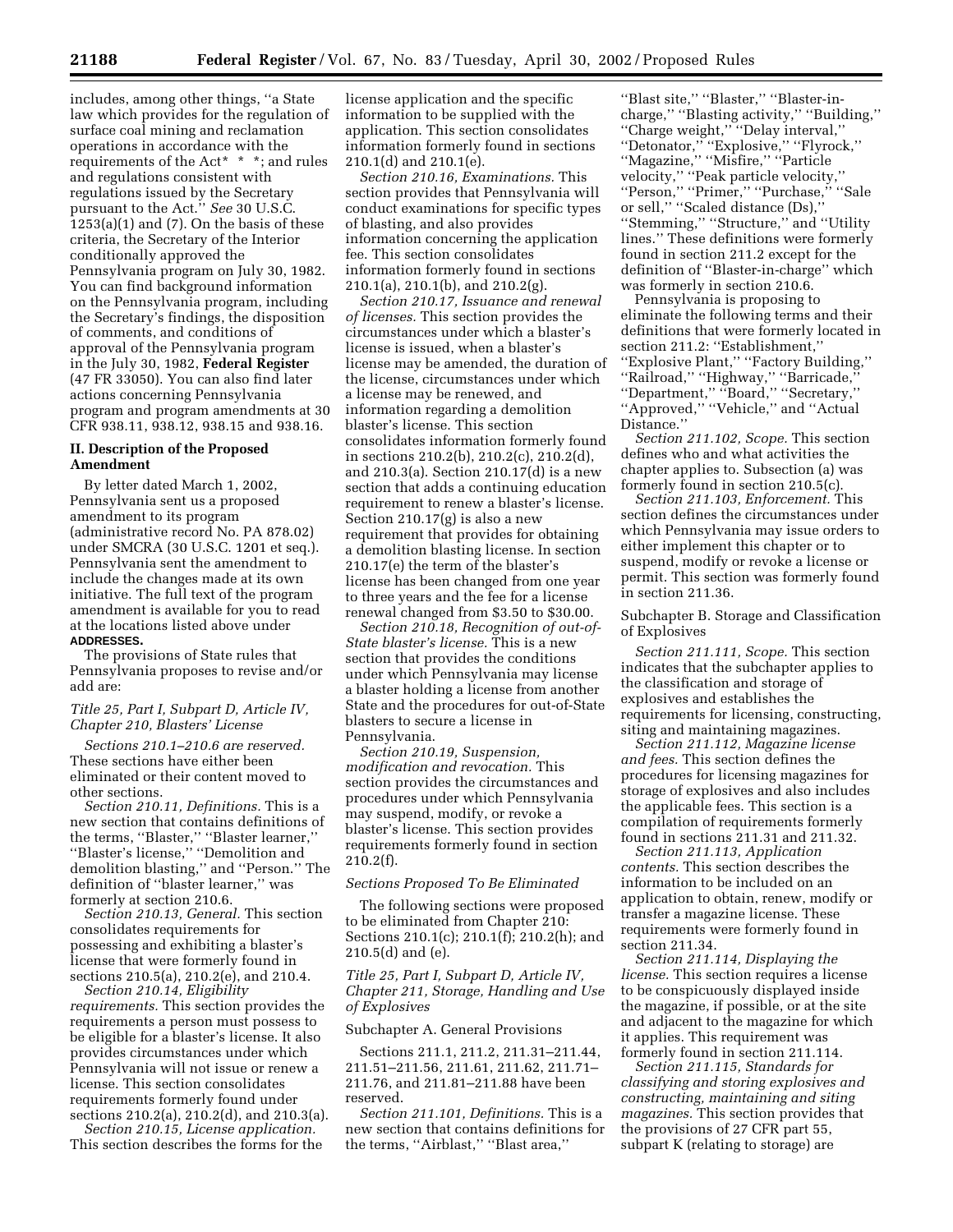incorporated in this section by reference. These provisions are used to locate magazines on a site and to determine the type of explosives that can be stored there. This section is a compilation of requirements formerly found in sections 211.32, 211.33, 211.35, 211.43, and 211.61.

## Subchapter C. Permits

*Section 211.121, General Requirements.* This section lists the requirements for obtaining a permit for blasting and the purchase or sale of explosives. This section is a compilation of requirements formerly found in section 211.36.

*Section 211.122, Permits to sell explosives.* This section identifies the requirements to be met when applying for a permit to sell explosives. This section is a compilation of requirements formerly found in section 211.36.

*Section 211.123, Permits to purchase explosives.* This section identifies the requirements to be met when applying for a permit to purchase explosives. This section is a compilation of requirements formerly found in section 211.36.

*Section 211.124, Blasting activity permits.* This section identifies the requirements to be met when applying for a permit to conduct blasting activities.

*Section 211.125, Blasting activity permit-by-rule.* This section defines the conditions under which a person shall be deemed to have a permit for a blasting activity.

Subchapter D. Records of Disposition of Explosives

*Section 211.131, Sales Records.* This section provides that sellers shall keep accurate records of every sale of explosives for three years. It also specifies the information needed to be kept during that three year period. The requirements of this section were formerly found at section 211.36.

*Section 211.132, Purchase Records.* This section provides that purchasers shall keep accurate records of every purchase of explosives for three years. It also specifies the information needed to be kept during that three year period. The requirements of this section were formerly found at section 211.36.

*Section 211.133, Blast reports.* This section specifies the information that a blaster-in-charge is to provide Pennsylvania in a blast report. It also requires that blast reports be kept a minimum of three years. The requirements of this section were formerly found at section 211.46.

Subchapter E. Transportation of Explosives

*Section 211.141, General requirements*. This section provides the requirements a blasting activity, purchase or sale permittee must comply with when transporting explosives including unloading and loading of explosives. The requirements of this section were formerly found at sections 211.38 and 211.42.

#### Subchapter F. Blasting Activities

*Section 211.151, Prevention of damage*. This is a new section that identifies the types of prohibited blasting damage and requires notification of damage to the Department of Environmental Protection. It also provides technical specifications for designing blasts.

*Section 211.152, Control of noxious gases*. This is a new section that requires blasts to be conducted so that the gases generated by the blast do not affect the health and safety of individuals. It also provides guidelines for preventing the effects from gases.

*Section 211.153, General requirements for handling explosives*. This section provides a list of rules necessary for safely handling explosives. The requirements of this section were formerly found at section 211.51.

*Section 211.154, Preparing the blast*. This section provides a listing of the duties of the blaster-in-charge when preparing a blast. The requirements of this section were formerly found at sections 210.5, 210.6, 211.51, and 211.65.

*Section 211.155, Preblast measures*. This section provides the duties a blaster-in-charge must complete prior to detonating a blast. The requirements of this section were formerly found at section 211.51.

*Section 211.156, Detonating the blast*. This section provides that only a blaster-in-charge may detonate a blast and that a blast may be detonated only between sunrise and sunset unless the Department of Environmental Protection authorizes a blast at another time of day. The requirements of this section were formerly found at section 211.51.

*Section 211.157, Postblast measures*. This section provides the procedures the blaster-in-charge must follow after a blast has been detonated. The requirements of this section were formerly found at sections 211.51 and 211.65.

*Section 211.158, Mudcapping*. This section provides that mudcapping is allowed only if the blaster-in-charge determines that drilling the material to be blasted would endanger the safety of the workers. If mudcapping is necessary, no more than 10 pounds of explosives shall be used for a blast. The requirements of this section were formerly found at section 211.51.

*Section 211.159, Electric detonation*. This section describes the measures to be taken to test electric blasting caps and the safety precautions to be taken when using these blasting caps. The requirements of this section were formerly found at section 211.51.

*Section 211.160, Nonelectric detonation*. This section provides that nonelectric initiation systems must be checked and tested for secure connections in accordance with recommendations of the manufacturer of the system in use.

*Section 211.161, Detonating cords*. This section provides safety precautions to be followed when using detonating cords. The requirements of this section were formerly found at section 211.51.

*Section 211.162, Safety fuse*. This section provides safety precautions to be followed when using a safety fuse in blasting. The requirements of this section were formerly found at section 211.51.

Subchapter G. Requirements for Monitoring

*Section 211.171, General provisions for monitoring*. This section provides conditions for when and under what circumstances airblast and ground monitoring are to be employed. The requirements of this section were formerly found at section 211.45.

*Section 211.172, Monitoring instruments*. This section provides the specifications monitoring equipment for recording ground vibration must possess. It also provides for calibration standards for such equipment. The requirements of this section were formerly found at section 211.44.

*Section 211.173, Monitoring records*. This section provides that anyone using a monitoring instrument must be trained in its use. A record of the training is to be maintained and available for review by the Department of Environmental Protection. This section further provides the information that monitoring records must contain.

### Subchapter H. Blasting Activities Near Utility Lines

*Section 211.181, Scope*. This section provides that this subchapter applies to buried or underground utility lines and utility lines making contact with the surface of the ground. The requirements of this section were formerly found at section 211.52.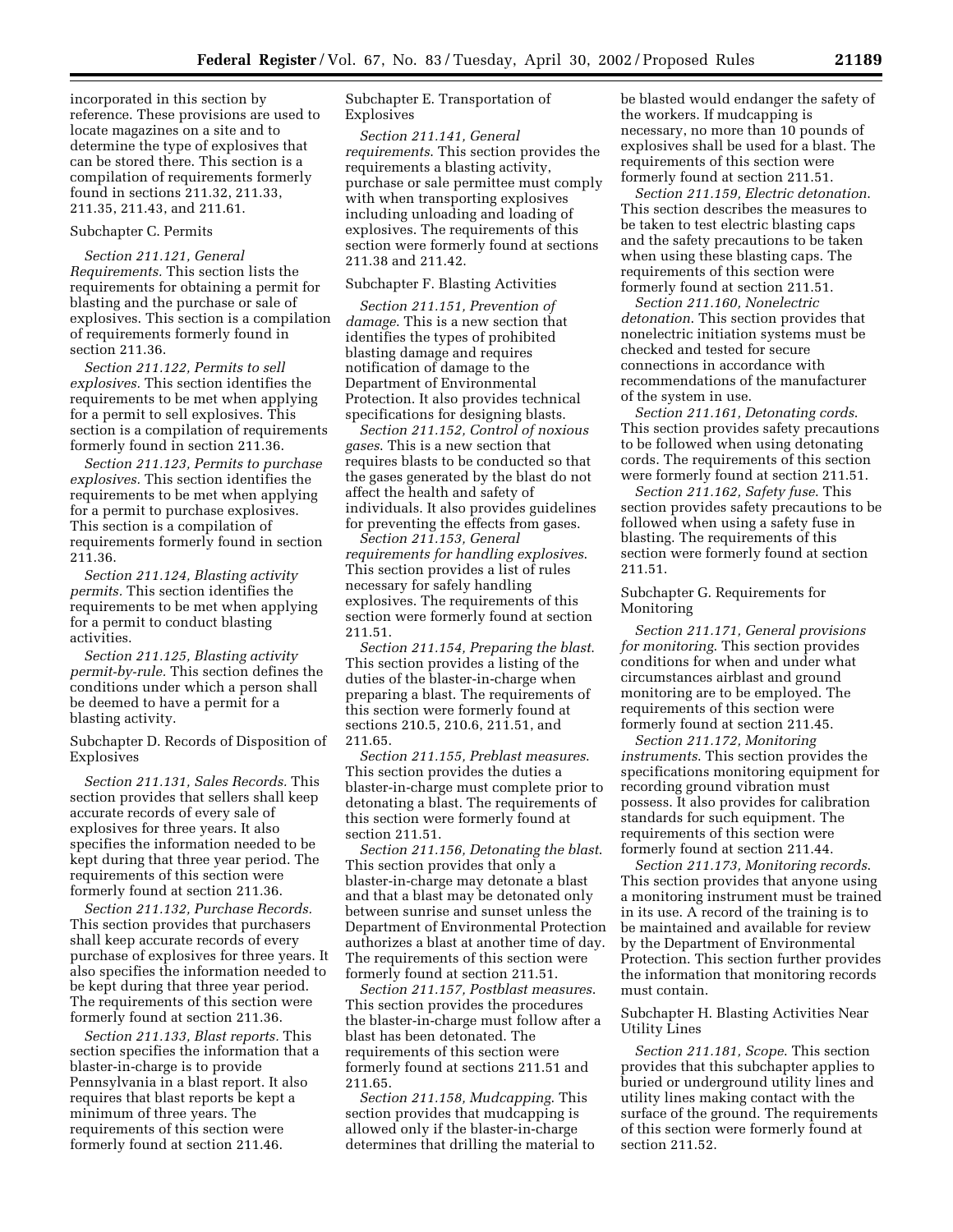*Section 211.182, General provisions*. This section provides the specifications on the design of blasts near utility lines and specifications on how blasts in the vicinity of a utility line are to be conducted. The requirements of this section were formerly found at section 211.52

# *Sections Proposed To Be Eliminated*

The following sections were proposed to be eliminated from Chapter 211: Section 211.1; 211.36(10); 211.37; 211.51(5), (8), (12), (18), (21), (27), (32), (33), (39), and (40); 211.61(3) and (5); 211.62–211.64; 211.71–211.78; and Appendix A.

# **III. Public Comment Procedures**

Under the provisions of 30 CFR 732.17(h), we are seeking your comments on whether the amendment satisfies the applicable program approval criteria of 30 CFR 732.15. If we approve the amendment, it will become part of the State program.

## *Written Comments*

Send your written comments or electronic comments to OSM at the address given above. Your written comments should be specific, pertain only to the issues proposed in this rulemaking, and include explanations in support of your recommendations. We will not consider or respond to your comments when developing the final rule if they are received after the close of the comment period (*see* **DATES**). We will make every attempt to log all comments into the administrative record, but comments delivered to an address other than the Harrisburg Field Office may not be logged in.

### *Electronic Comments*

Please submit Internet comments as an ASCII or Word file avoiding the use of special characters and any form of encryption. Please also include ''Attn: SPATS No. PA–137–FOR'' and your name and return address in your Internet message. If you do not receive a confirmation that we have received your Internet message, contact the Harrisburg Field Office at (717) 782– 4036.

# *Availability of Comments*

We will make comments, including names and addresses of respondents, available for public review during normal business hours. We will not consider anonymous comments. If individual respondents request confidentiality, we will honor their request to the extent allowable by law. Individual respondents who wish to withhold their name or address from

public review, except for the city or town, must state this prominently at the beginning of their comments. We will make all submissions from organizations or businesses, and from individuals identifying themselves as representatives or officials of organizations or businesses, available for public review in their entirety.

# *Public Hearing*

If you wish to speak at the public hearing, contact the person listed under **FOR FURTHER INFORMATION CONTACT** by 4:00 p.m., e.s.t. on May 15, 2002. If you are disabled and need special accommodations to attend a public hearing, contact the person listed under **FOR FURTHER INFORMATION CONTACT.** We will arrange the location and time of the hearing with those persons requesting the hearing. If no one requests an opportunity to speak, we will not hold a hearing.

To assist the transcriber and ensure an accurate record, we request, if possible, that each person who speaks at the public hearing provide us with a written copy of his or her comments. The public hearing will continue on the specified date until everyone scheduled to speak has been given an opportunity to be heard. If you are in the audience and have not been scheduled to speak and wish to do so, you will be allowed to speak after those who have been scheduled. We will end the hearing after everyone scheduled to speak and others present in the audience who wish to speak, have been heard.

#### *Public Meeting*

If only one person requests an opportunity to speak, we may hold a public meeting rather than a public hearing. If you wish to meet with us to discuss the amendment, please request a meeting by contacting the person listed under **FOR FURTHER INFORMATION CONTACT.** All such meetings are open to the public and, if possible, we will post notices of meetings at the locations listed under **ADDRESSES.** We will make a written summary of each meeting a part of the administrative record.

#### **IV. Procedural Determinations**

#### *Executive Order 12630—Takings*

This rule does not have takings implications. This determination is based on the analysis performed for the counterpart Federal regulation.

# *Executive Order 12866—Regulatory Planning and Review*

This rule is exempted from review by the Office of Management and Budget under Executive Order 12866.

# *Executive Order 12988—Civil Justice Reform*

The Department of the Interior has conducted the reviews required by section 3 of Executive Order 12988 and has determined that this rule meets the applicable standards of subsections (a) and (b) of that section. However, these standards are not applicable to the actual language of State regulatory programs and program amendments because each program is drafted and promulgated by a specific State, not by OSM. Under sections 503 and 505 of SMCRA (30 U.S.C. 1253 and 1255) and the Federal regulations at 30 CFR 730.11, 732.15, and 732.17(h)(10), decisions on proposed State regulatory programs and program amendments submitted by the States must be based solely on a determination of whether the submittal is consistent with SMCRA and its implementing Federal regulations and whether the other requirements of 30 CFR parts 730, 731, and 732 have been met.

# *Executive Order 13132—Federalism*

This rule does not have Federalism implications. SMCRA delineates the roles of the Federal and State governments with regard to the regulation of surface coal mining and reclamation operations. One of the purposes of SMCRA is to ''establish a nationwide program to protect society and the environment from the adverse effects of surface coal mining operations.'' Section 503(a)(1) of SMCRA requires that State laws regulating surface coal mining and reclamation operations be ''in accordance with'' the requirements of SMCRA. Section 503(a)(7) requires that State programs contain rules and regulations ''consistent with'' regulations issued by the Secretary pursuant to SMCRA.

# *Executive Order 13211—Regulations That Significantly Affect the Supply, Distribution, or Use of Energy*

On May 18, 2001, the President issued Executive Order 13211 which requires agencies to prepare a Statement of Energy Effects for a rule that is (1) considered significant under Executive Order 12866, and (2) likely to have a significant adverse effect on the supply, distribution, or use of energy. Because this rule is exempt from review under Executive Order 12866 and is not expected to have a significant adverse effect on the supply, distribution, or use of energy, a Statement of Energy Effects is not required.